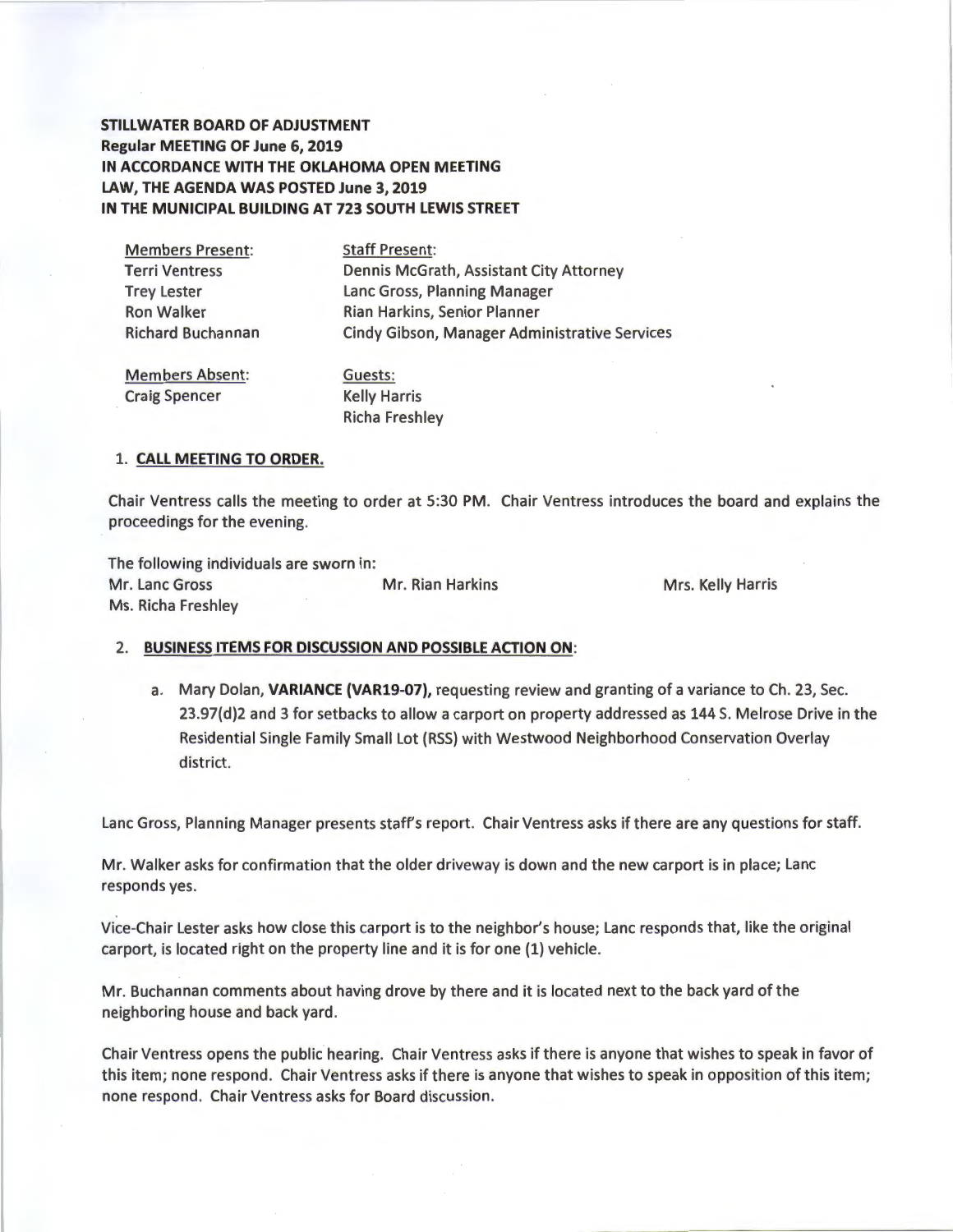Mr. Buchannan states that to make the slab that is there usable, the slab has been there a long time, property is very narrow and would make sense to be able to put one car there on the existing slab.

Vice-Chair Lester states it is not a fire hazard so he doesn't have an issue.

Mr. Walker states that it isn't any more obtrusive on the neighbors than a fence would be.

Chair Ventress asks for staff's alternatives. Lane presents the criteria and alternatives, which are:

- 1. Find that each of the criteria for approval of the request is met. The Board will explain how each criterion is met in order to approve the variance(s).
- 2. Find that each of the criteria for approval of the request is met by imposing modifications or conditions to ensure that the criteria are met. The Board will explain how the criteria are met to grant partial, conditional, or modified approval of the variance(s).
- 3. Find that one or more of the criteria for approval of the request is not met and deny the request.
- 4. Table the discussion to a certain date to allow for additional information to be presented.

Chair Ventress asks if there any more Board discussion; none respond.

Mr. Buchannan moved, Vice-Chair Lester seconded to approve the variance based upon criteria #1, the application of the ordinance would eliminate the ability to use a slab that has been there since 1939 making it unusable; criteria #2, peculiarity is made because of the fact that it's an incredibility narrow lot especially as it goes north; criteria #3, the request does not cause any substantial detriment or damage to anyone and doesn't impair the intent of the ordinance; and criteria #4, it is the minimum necessary to alleviate as there is no other alternative.

| <b>Roll Call:</b> | <b>Ventress</b> | Lester | Walker | <b>Buchanan</b> | spencer |
|-------------------|-----------------|--------|--------|-----------------|---------|
|                   | Yes             | Yes    | Yes    | Yes             | Absent  |

Time: 20 Minutes

b. Lauren Lewis/Richa Freshley, VARIANCE {VAR19-08), requesting review and granting of a variance to Ch. 23, Sec. 23-97(b)(3) Permitted Accessory Structures to allow for temporary installation of a fifth wheel for property addressed as 1715 W. Lakeview Road in the Residential Single Family Small Lot (RSS) district.

Lane Gross, Planning Manager presents staff's report. Chair Ventress asks if there are any questions for staff.

Mr. Buchannan asks how far south of Lakeview this lot is; Lane responds that he isn't aware of the exact distance but believes it to be about 400 feet and this tract of land is in the middle of three (3) lots.

Mr. Walker asks why the variance is requested; Lane responds that the request is made because the travel trailer is mobile, in the Residential Single Family Small Lot (RSS) district there cannot be more than two (2) residential structures on the lot and the travel trailer would not be allowed as a primary residence on the lot.

Discussion is held about the temporary use of the travel trailer as their primary residence while a new house is being constructed; requirements for storage of a travel trailer in the RSS district; and potential granting of the variance for the travel trailer on the building site on a temporary basis.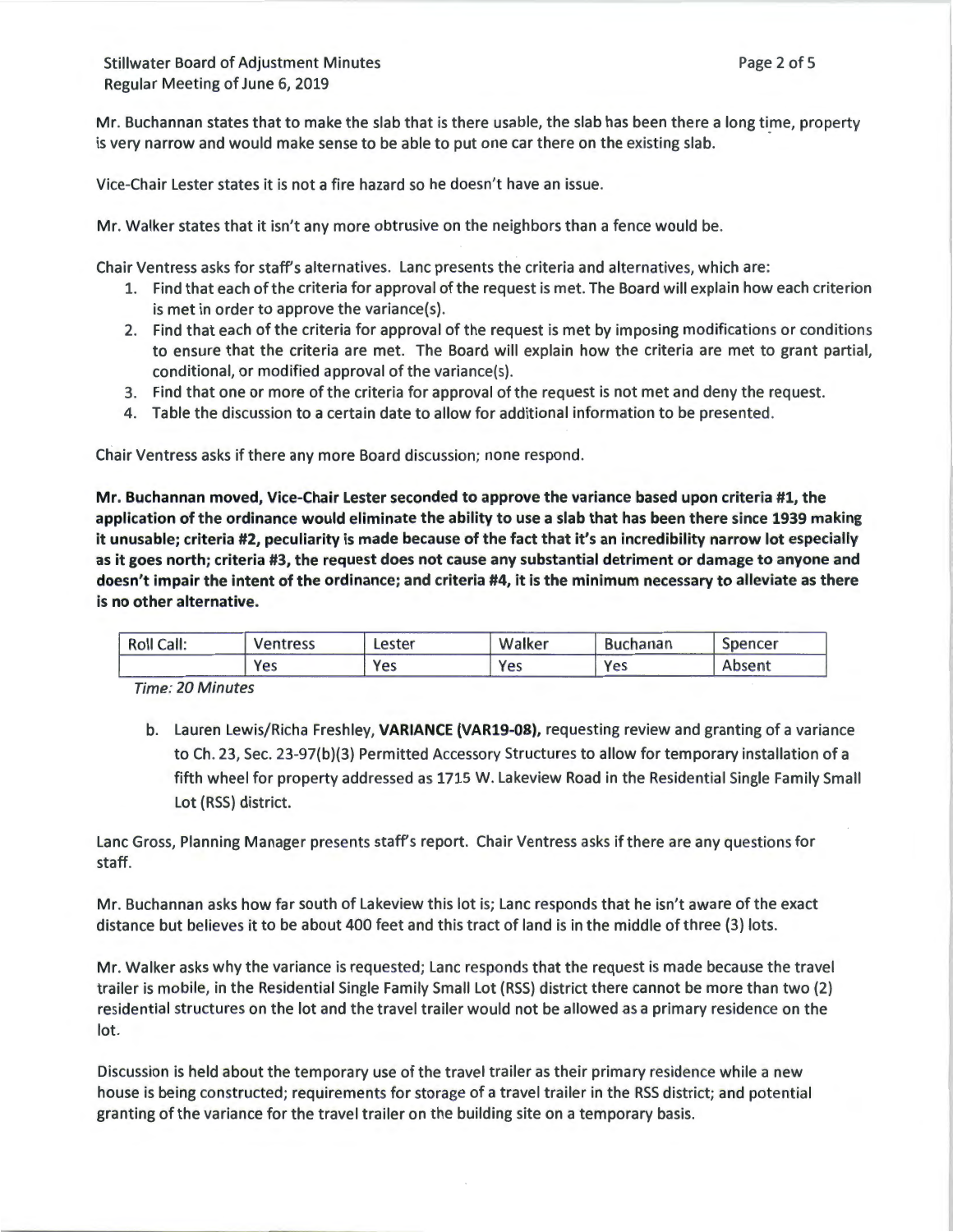Chair Ventress opens the public hearing. Chair Ventress asks if there is anyone that wishes to speak in favor of this item.

Mrs. Kelly Harris, Keystone Engineering, 923 S. Lowry comes to speak on the following:

- Here representing the applicants
- The first tract is 680 feet deep and that is Ms. Freshley's parents
- The adjoining tract is the applicants' and is 320 feet deep
- The lot is 680 feet off of Lakeview
- Criteria #1 creates a hardship due to the fact that this property is zoned RSS, however, it is 2  $\frac{1}{2}$  acres and not located within a subdivision. The nearest house is 100 feet away from the property line and the next closest house is 240 feet away to the west. The code is trying to protect neighbors from loud accessory uses or additional congestion in the neighborhood but this trailer would not provide any of those and would only be used during the construction of their home
- Criteria #2 is peculiar due to the size of the property as it is larger than any typical RSS tract
- Criteria #3 as they are not using this trailer in a way to additional density to the property. The applicants will live in this trailer during the construction of their home then move into the home and no additional people will be living on the property.
- Criteria #4 applicants are requesting that the trailer be allowed to be lived for a year to allow for construction of the home
- Here to answer any questions

Mr. Walker asks if there is sewer on this site; Mrs. Harris responds that there will be on-site septic. Mr. Walker asks if the trailer would not be placed on the property until the septic system is in place; Mrs. Harris responds that she isn't for sure what their plans are for dumping. Mrs. Harris comments that they are planning to place the trailer on the property by the end of the month as they have already sold the house they were living in and closes by the end of month.

Discussion is held about water and electric being on the site currently because of the house to the south of this site; the issue came up when they went to request a water meter for the site; there is not currently a building permit for the house submitted; potential to not allow the trailer until a permit has been applied for the house; the Board wanting to provide the City with some leverage over the use and travel trailer being on the property; discuss limiting the use to one (1) year and if not done with construction, the applicant can request an extension; the applicant has a contractor lined up to build for them; trailer is not currently on site; and there is a Residential Accessory Permit in place for utilization of placement of the travel trailer.

Chair Ventress asks if there are any questions for Mrs. Harris; none respond . Chair Ventress asks if there is anyone else that wishes to speak in favor of this item; none respond. Chair Ventress asks if there is anyone that wishes to speak in opposition of this item; none respond. Chair Ventress closes the public hearing.

Chair Ventress asks for staff's alternatives. Lane presents the criteria and alternatives, which are:

- 1. Find that each of the criteria for approval of the request is met. The Board will explain how each criterion is met in order to approve the variance(s).
- 2. Find that each of the criteria for approval of the request is met by imposing modifications or conditions to ensure that the criteria are met. The Board will explain how the criteria are met to grant partial, conditional, or modified approval of the variance(s).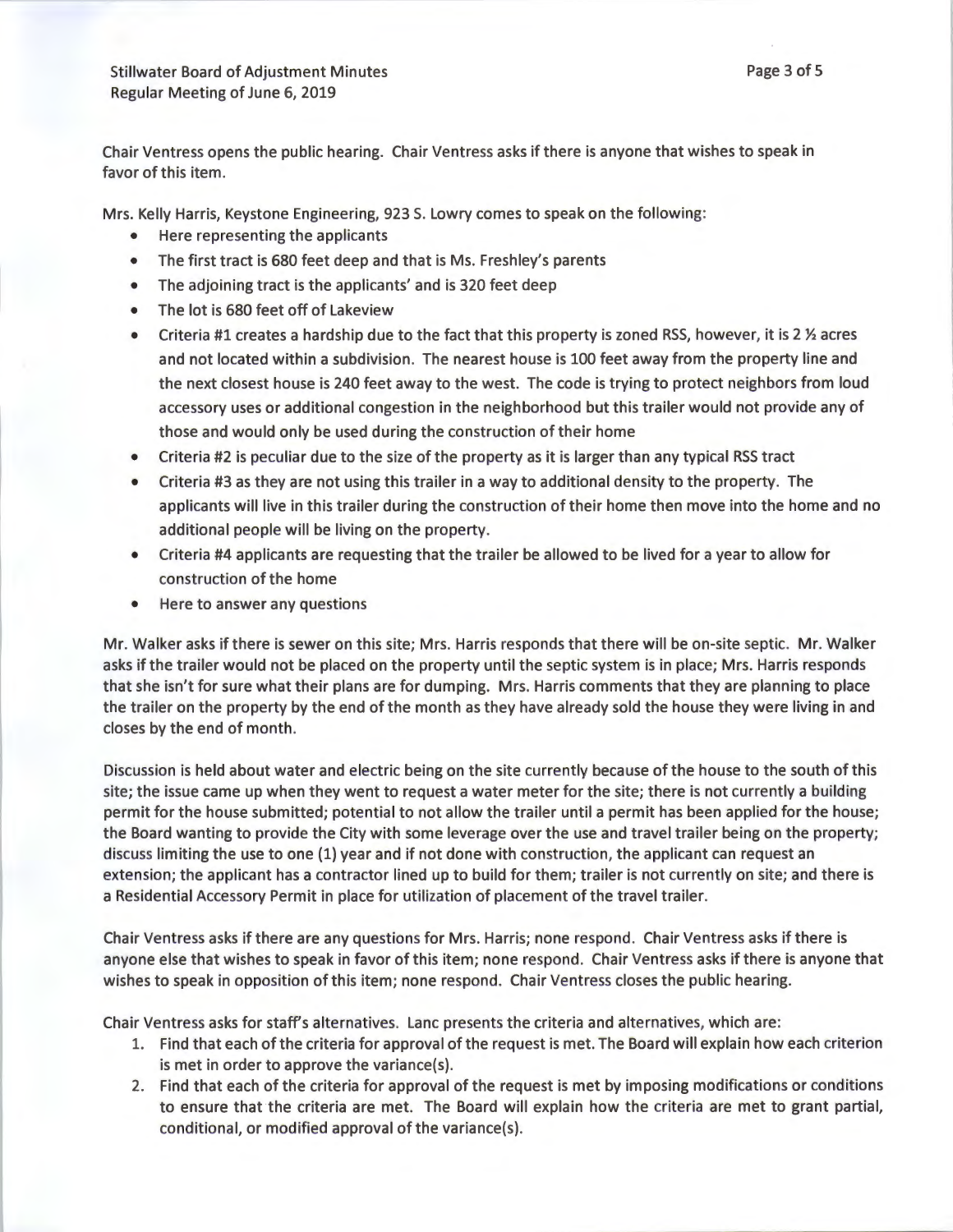- 3. Find that one or more of the criteria for approval of the request is not met and deny the request.
- 4. Table the discussion to a certain date to allow for additional information to be presented.

Chair Ventress asks if there any more Board discussion.

Mr. Buchannan talks about seeing this as being the same as a construction trailer and believes the issue is the time limit and when it should be removed; doesn't have an issue with a year; and believes the request would expire 15 days after an Occupancy Permit is issued.

Vice-Chair Lester talks about the occupancy of the travel trailer being no longer than necessary to keep the neighbors happy.

Chair Ventress responds in agreement with Vice-Chair Lester, however, this isn't a typical neighborhood and believes that as long as there is a time limit set for one to 1 *Yi* years as well as require a residential accessory permit.

Mr. Walker comments about the requirement of a building permit showing how they intend to connect to utilities and believes it necessary to show how the travel trailer will connect as well.

Board being in agreement that this isn't the typical neighborhood and a time limit is necessary for the placement of the travel trailer.

Mr. Walker moved to grant the variance with the condition that the building permit for the proposed house is in place and a one (1) year time period is allowed for the fifth wheel to be left on the property and that all of the necessary permits for the fifth wheel be in place and based upon the fact that the application of the ordinance to the particular piece of property would create an un-necessary hardship as this is a very large piece of property and that the neighbors are family; #3, no detriment to the public as the public won't know that it is even there; and #4 the variance is the minimum necessary to alleviate the hardship, Chair Ventress seconded.

| <b>Roll Call:</b> | Ventress | Lester | Walker | <b>Buchanan</b> | Spencer |
|-------------------|----------|--------|--------|-----------------|---------|
|                   | Yes      | Yes    | Yes    | Yes             | Absent  |

Time: 22 Minutes

# 3. MEETING SUMMARY FOR DISCUSSION AND POSSIBLE ACTION:

a. Special Meeting Summary of April 4, 2019.

Chair Ventress asks if there are any changes and/or corrections; none respond.

Chair Ventress moved, Mr. Walker seconded to approve the special meeting summary of February 14, 2019 as presented.

| <b>Roll Call:</b> | Ventress | ∟ester | Walker | <b>Buchanan</b> | spencer |
|-------------------|----------|--------|--------|-----------------|---------|
|                   | Yes      | Yes    | Yes    | Yes             | Absent  |

### 4. MISCELLANEOUS ITEMS FROM STAFF FOR DISCUSSION AND POSSIBLE ACTION:

a. Next Board of Adjustment meeting Thursday, July 11, 2019.